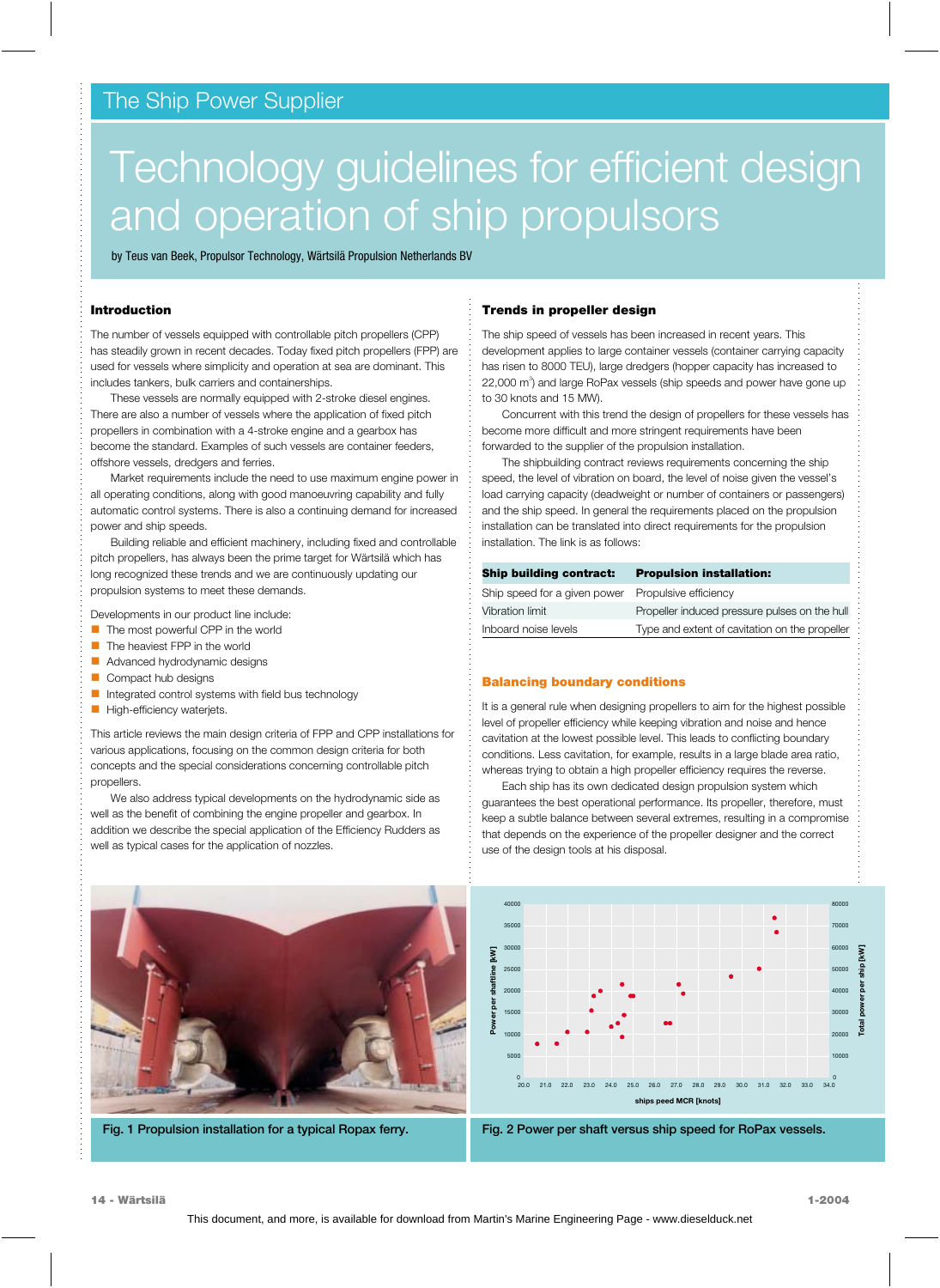To reduce the boundary limitations as much as possible Wärtsilä has developed blade sections that combine large cavitation-free operation with good structural characteristics and low drag properties. The result is an optimized design with higher efficiency. In addition the propeller design system used and developed by Wärtsilä consists of interactive design and analysis modules as shown in the graph.

A propeller design can only be initiated after the design criteria have been selected. The design criteria used in our propeller design system consist of information on the type of ship, its mission profile, and possible limitations regarding propeller diameter, efficiency, ship speed, cavitation behaviour and propeller-generated pressure pulses on the ship's hull.

These criteria are to be considered as the boundary conditions or constraints for any propeller design. They normally have their greatest impact on the balance between the design and off-design properties of the propeller.

Shaft speed and propeller diameter are closely related. For a given diameter, a low shaft speed is beneficial from the efficiency point of view but it also leads to a relatively high shaft torque and subsequently large shafts, hubs and gearboxes. A balance must be found between hydrodynamic performance and the total cost of the propeller system.

Figures 2 and 3 show the relation between propeller power and ship speed, and alternatively the power density (the power divided by the propeller disc area) versus ship speed. These diagrams show a clear trend typical for most vessels. When the ship speed increases, so does the power density on the propeller and therefore the difficulty in designing a propulsion installation increases.

#### **Making a first estimate**

Generally speaking, the largest propeller diameter gives the highest propulsive efficiency. However, the diameter behind the ship is normally limited by the draught of the vessel and the tip clearance.

For a first estimate the propeller diameter based on the power and revolution rate can be selected using the following formula. This formula is based on a series of propellers and the optimum selection of diameter and number of revolutions given the best propeller efficiency:

$$
N_{opt} = 101 \cdot \sqrt[3]{\frac{P}{D^5}}
$$

where

- $N_{\text{est}}$  = optimum revolution rate (rpm)
- P = propulsion power (kW)
- D = propeller diameter (m)

This simple but reliable formula also makes it possible to check the tip speed of the propeller:

$$
V_{\text{tip}} = \pi \cdot \frac{N_{\text{opt}}}{60} \cdot D = 5.29 \cdot \sqrt[3]{\frac{P}{D^2}}
$$



**Fig. 3 Power density versus ship speed for vessels.**

Finally the tip speed is related to the power density of the propeller.

Comparing the results for various applications shows that, given the power density, the tip speed normally falls within +/- 20% of the calculated figure. The tip speed together with the inflow to the propeller is a dominant factor in the design of propellers, especially with respect to cavitation performance (described in more detail below).

The propeller efficiency is mainly determined by the given propeller diameter and required thrust. Based on momentum theory a relation can be derived to obtain the ideal propeller efficiency:

$$
\eta_{\text{prop}} = \eta_{\text{ideal}} - 0.175 = \frac{2}{1 + \sqrt{1 + C_{\tau}}} - 0.175
$$

where  

$$
C_{T} = \frac{T}{\frac{1}{2} \cdot \rho \cdot V^{2} \cdot \pi / 4 \cdot D^{2}}
$$

and

 $T =$  propeller thrust  $[N]$ 

 $\rho$  = water density [kg/m $^{\circ}]$ 

V = the advance velocity  $[m/s]$  of the propeller, i.e.  $V = V<sub>s</sub>(1-w)$ , where  $V_s$  is the ship speed [m/s] and w is the wake fraction.

This formula is a first estimate of the propulsive efficiency. Without the deduction of 0.175 the formula would assume a propeller with an infinite number of blade and no frictional or rotational losses. In practice the blade number reduces the efficiency and friction of the blades as they are drawn through the water and also the finite blade number. In total this adds up to about 0.175.

For a propeller with a larger wetted surface this effect is larger. The formula clearly shows the positive effect of selecting a large propeller diameter for a given required thrust. Normally this thrust is based on the thrust required to drive a certain size of vessel at the ship speed required by the owner.

Similar simplified relations can be derived for vibration. Depending on the tip speed and the tip clearance, i.e. the distance between the propeller blade tip and the hull, the propeller vibration is felt every time a blade passes the hull.

The presence of cavitation on the propeller blade tip strongly amplifies the pressure pulse on the hull. In general the pressure pulses on the hull:

- **a** are inversely proportional to the tip clearance
- i. increase with increased power density
- i. increase with increased inflow disturbance from the ship.

The inflow at the propeller blade tip is much less then the ship speed; for single-screw vessels the inflow is as low as 50% of the ship speed. This implies that the blade profile of the propeller varies strongly in the angle of attack during one revolution.

#### **Propeller design**

Many vessels today are equipped with controllable pitch propellers, especially vessels with an installed power of less than 10,000 kW. The engines driving these propellers cannot be reversed. The application of shaft-driven generators for the efficient generation of electricity or for heavy manoeuvring requirements favours the application of CP propellers.

Fixed pitch propellers are applied when the vessel mainly operates at sea. Simplicity counts. However, there are limits to the operation of fixed pitch propellers. For instance the 2-stroke engine cannot operate below a certain number of revolutions, which will restrict the low-speed operation of the vessel. Controllable pitch propellers also make it possible for the diesel engines to absorb the full power in both bollard and free-running conditions.

In the pre-design stage, the main parameters are determined in close co-operation with the yard and the owner. Diameter, shaft speed and hub size are selected. In most cases a preliminary propeller design is made and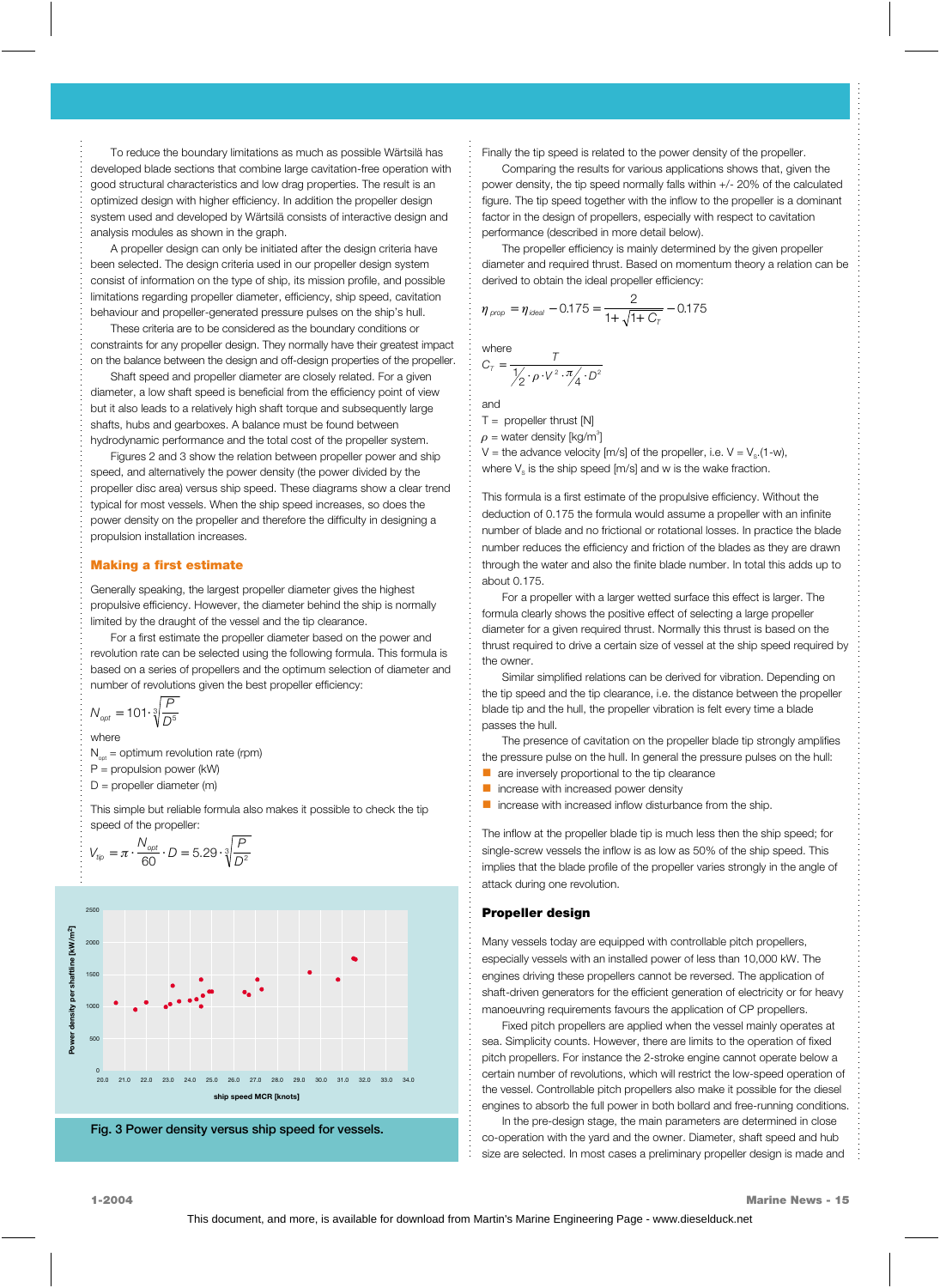# The Ship Power Supplier



**fast RoPax vessel.**

discussed with the yard and the owner. The design conditions and off-design modes are carefully agreed and registered. This is especially important for dredgers, passenger and RoPax vessels.

Inputs from model tests for the propeller design are:

- m, Self-propulsion test with stock propeller (and nozzle if applicable)
- $\blacksquare$ Open-water test with stock propeller (and nozzle if applicable)
- $\blacksquare$ Wake field measurements.

Figure 4 shows the effect of the wake distribution and the direction of rotation on the cavitation performance of highly loaded controllable pitch propellers. Depending on the wake peak and thus the quality of the wake, significant differences exist in the cavitation pattern.

The propeller geometry is based on the following parameters, which we discuss in detail below:

- П Chord length
- п Pitch and camber
- п Skew and rake
- Profile thickness.

### **Tip unloading**

The propeller design has an unloaded tip. Unloading is accomplished by the pitch and chord length distribution. The larger the power density, the more tip unloading is required to reduce noise and vibration hindrance. The tip unloading in free-sailing conditions has evolved from a loaded tip to an unloading of the tip by about 50% following a specially developed circulation distribution in the tip area.

#### **Camber**

Fine-tuning of the cavitation patterns is carried out by means of the camber distribution. The selection of camber is based on minimizing the cavitation extent in free-sailing modes, while face cavitation has to be avoided for part-load conditions such as operation on one engine.

#### **Skew**

The skew distribution has an effect on several items. The higher the skew, the smoother a propeller blade will enter the wake peak and thus will generate less variation in thrust. In addition, tip skew has a beneficial effect on the unloading of the tip.

Unfortunately an increase in skew will not always improve the propeller design! Excessive skew can result in leading edge vortices, which can be erosive or generate noise. The aim should be a good balance and combination with loading at the tip, and finding the optimum solution requires considerable skill. A high skew at the tip can also lead to high blade stresses. Finally, skew is one of the determining parameters for the actuating forces of the hub.

To summarize, a moderate to high skew is preferred from a hydrodynamic point of view and the skew distribution has to be balanced for strength reasons and actuating forces.

### **Blade thickness**

The blade thickness is the result of a fatigue and static strength assessment using the Finite Element Method. Each propeller design is analysed regarding fatigue and peak loading. The mean and maximum stresses in the free-sailing conditions are determined.

Those figures are compared by Wärtsilä with the corrosion fatigue data of the material used. Peak stresses, exceeding a certain maximum, can cause (micro-) cracks in the blade. These (micro-) cracks can grow rapidly due to fatigue and cause blade failure.

An example of a peak load is the crash stop. The internal criterion for peak stresses adopted for Lips propellers is more stringent than the rules from Classification Societies. Thanks to the well-balanced design, this does not result in greater blade thickness than the Classification Societies require.



**Fig. 6 Integration of pressure pulses on the hull as input for vibration analysis.**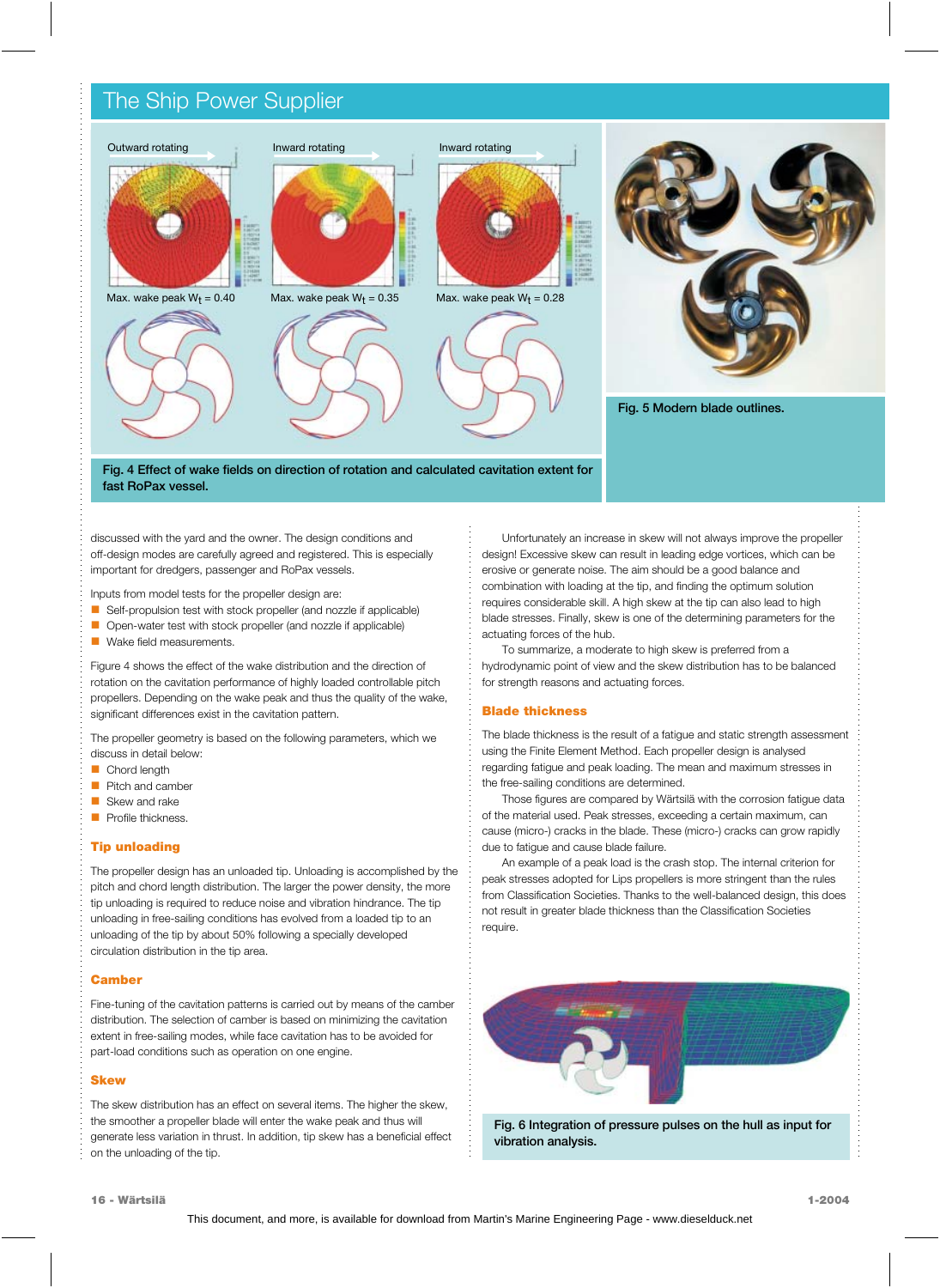





It should be noted that the behaviour is different for fixed pitch propeller and controllable pitch propellers. For fixed pitch propellers the direction of rotation is reversed. This leads to increased loading on the area of the blade tip, which restricts the amount of skew that can be applied for fixed pitch propellers. For controllable pitch propellers the direction of rotation is not changed and stresses are not critical.

#### **Pressure pulses**

Using the calculated cavitation pattern the pressure pulses on the hull can be calculated. The pressure pulses are related to vibration by means of the so-called "integrated force". When the propeller rotates, the force on the hull varies with the rotation. The variation in time versus the variation in size of the force generates noticeable vibration inside the ship. Depending on the strength of the vessel and the occurrence of resonance (this is to be avoided) the vibration limits in the ship are either met or not.

Tip clearance is clearly an important aspect in preventing vibration onboard a ship. Doubling the tip clearance reduces the pressure pulses and the integrated force by a factor of two.

#### **Optimum control of propeller and diesel engine**

A controllable pitch propeller can generate a given thrust or power with infinite combinations of pitch and shaft speed. Various control strategies can achieve the required propeller thrust.

The classical approach is to programme a pre-set combination between pitch and shaft speed, making it possible to control the generated power easily by a lever on the bridge. This so-called combinator control is ideal for stationary ship conditions and a propulsion system without propeller-shaft power take-off (PTO) systems, such as shaft-generators.

To avoid overloading the main diesel engine, this means in practice that load control is needed in addition to the combinator. The load control keeps the diesel engine load within the operating envelope of the engine.

A combinator curve is designed taking into account engine requirements, the cavitation patterns of the propeller in various conditions, and the mission profile of the vessel. The load control reduces the pitch as required by the combinator in case of acceleration of the ship during manoeuvring and when PTO power is taken. Figure 7 shows a power absorption diagram for a RoPax vessel. Shown are the operational limits of the engine for the two- and one-engine condition. Lines are plotted for a given ship speed but at different propeller pitch.

An increase in propeller pitch indicates a lower revolution rate and shows a lower power absorption closer to the load limits of the engine. This is the result of a larger propulsive efficiency. Also plotted are dotted lines indicating the limits in cavitation for various pitch settings.

Given a number of revolutions at increased pitch more cavitation will appear on the suction side of the propeller and the pressure pulses will increase. The pressure pulses and the amount of suction side cavitation will be highest at the maximum power point at the highest rpm.

The same diagram also indicates the limit against pressure side cavitation. This appears when the pitch is reduced at given rpm. The propeller starts to cavitate on the pressure side and, if the pitch is further reduced, the propeller thrust in the tip area will become negative. The propeller will then generate an unsteady type of cavitation and this will be observed inside the ship as increased noise.

This is also demonstrated by Figure 8, which shows the measured noise levels for various control options. At constant rpm, reducing the pitch from full power to a lower power first reduces the propeller excitation and thus the noise. Reducing the propeller pitch further will pass the point of pressure side inception. At the point where the thrust at the tip becomes negative the noise will increase again and be larger than when operating at full power. The use of a combinator will then reduce the noise level significantly. The level can be further increased when the wake distribution at the propeller is improved.

#### **The Efficiency Rudder**

Wärtsilä carries out research projects to improve propulsive performance even further. One result of this work is the design and application of the so-called Efficiency Rudder, see Figure 9.

The Efficiency Rudder is a horn rudder with a slim rudder profile extending all the way up to the hull. Model tests have shown that compared to rudders with a large rudder trunk, the propulsive efficiency alone is as large as 1-3% due to the slim rudder profile.

The torpedo profile of the Efficiency Rudder reduces drag since there is no blunt hub end. This gives an increase in propulsive efficiency. A further increase in propulsive efficiency is obtained because, due to the torpedo, the regain of rotational losses is higher with the Efficiency Rudder. Accounting for the drag of the torpedo itself, this effect gives an additional increase in efficiency of 1-3%.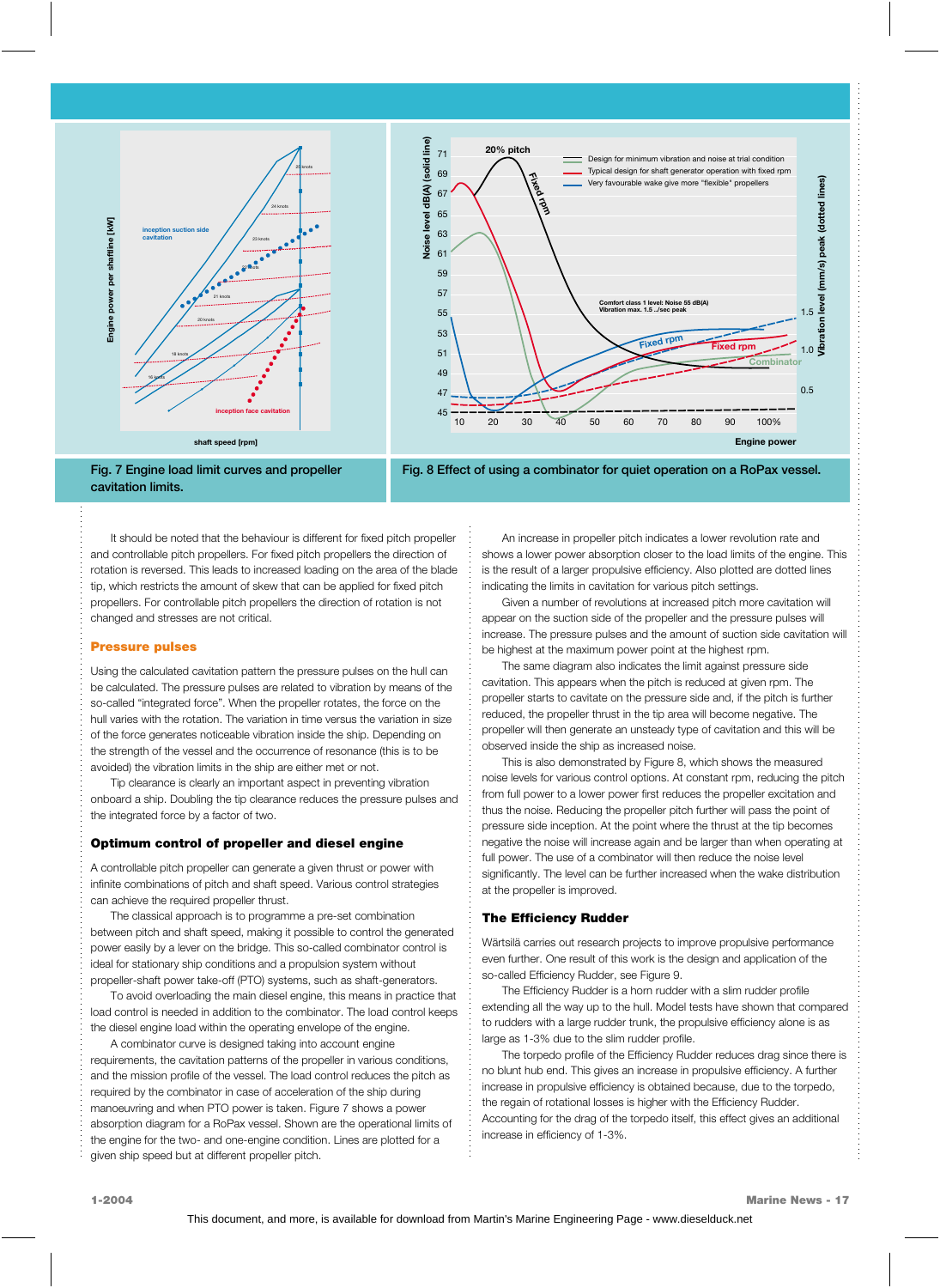## The Ship Power Supplier



**Fig. 9 The Efficiency Rudder on a twin-screw vessel.**



**Fig. 10 Lift of the Efficiency Rudder compared to conventional flapped rudders and rudders without flaps in free-running condition.**

Another effect of the torpedo is to increase the wake (the torpedo diameter is larger than the hub body). Model tests and theoretical analysis have proved that the wake gain gives an increase in propulsive efficiency of 1-5%, the highest wake gain for single-screw ships.

Altogether the Efficiency Rudder increases the propulsive efficiency by 5-8% for single-screw vessels and 2-5% for twin-screw ships.

The reduction in hub vortex strength also reduces the pressure impulses on the hull. Pressure impulses are further reduced due to the improved wake field produced by the influence of the torpedo in combination with the slim rudder profile.

The manoeuvring performance is dominant in the application of any rudder. It is the rudder's main function and should therefore be the main selection criterion for any type of rudder. The profile of the Efficiency Rudder is optimized to fit the operational conditions of the ship. Since the torpedo reduces the balance of the rudder, the steering gear torque will be higher for the Efficiency Rudder than for conventional rudders (spade rudders or conventional horn rudders). Comparing the Efficiency Rudder with conventional flapped or unflapped rudders the lift generated by the Efficiency Rudder in terms of the propeller thrust is the largest (Fig. 10).

Lift as a percentage of propeller thrust for a rudder with rudder length of 69% of the propeller diameter and at a given angle of 25º:

| Efficiency Rudder with flap:      | 205% |
|-----------------------------------|------|
| Conventional rudder with flap:    | 160% |
| Efficiency Rudder without flap:   | 112% |
| Conventional rudder without flap: | 118% |

Therefore the Efficiency Rudder will be beneficial for vessels especially where manoeuvring is an important aspect of the vessel's operating profile. The application of the rudder will thus be attractive for the following vessel types:

- Container feeders due to the combination of high manoeuvring requirements, application of controllable pitch propellers and limited clearances in the aftbody
- ä, RoPax vessels due to the combination of high manoeuvring requirements, application of controllable pitch propellers and high power densities
- ä, Chemical tankers due to the high efficiency gain and frequent manoeuvring.

#### **The HR (high-efficiency) nozzle**

Nozzles are aerofoil shaped rings placed around the propeller. Nozzles have found their application in ships for decades with good results.

The main advantage of the nozzle is that it increases the thrust on the propeller. Comparing propellers with and without nozzles shows that the nozzle propeller offers about 25% more total thrust (nozzle and propeller) than an open propeller at zero ship speed (bollard condition). At high ship speeds this difference becomes less up to the point where the nozzle generates drag instead of thrust.

For decades all nozzles have been of the 19A or 37 type, see Figure 11. The 37 nozzle has been applied in cases where astern thrust is needed, such as in harbour tugs. The 19A nozzle is usually applied to all other cases. Recent developments in computational tools have accelerated the application and use of new types of nozzles. A good example of this is the HR nozzle.

The Lips HR nozzle is very useful for improving the performance of the propulsion unit of tugs and dredgers. This nozzle generates more thrust at dredging conditions in combination with more thrust at free-sailing speed, compared with conventional nozzles such as the 19A and 37 Marin nozzles.

This is made possible by the specially shaped profile of the nozzle. Experience with this nozzle has been obtained for about 300 installations in inland vessels. Model tests with the nozzle, however, indicated lower performance gains than actually obtained from full-scale experience.

Extensive CFD analysis was carried out in order to understand the basic flow properties causing this difference. (CFD stands for Computational Fluid Dynamics; these are new tools which enable flow phenomena to be calculated including the effects of friction and flow separation). It appeared that at the model scale the flow at the trailing edge of the HR nozzle showed local flow separation, which affected the lift on the nozzle profile. CFD analysis carried out for the full-scale Reynolds number showed that in those conditions the flow separation is not present. The results are shown in detail in Figures 12 and 13.

The shift in the local separation point at the trailing edge creates additional lift on the HR nozzles, which is then manifest at full scale. This has set a basis for detailed prediction of the performance of the HR nozzle. Performance improvements of 8% in bollard condition have been achieved. In free running the improvements can be as high as 10%.